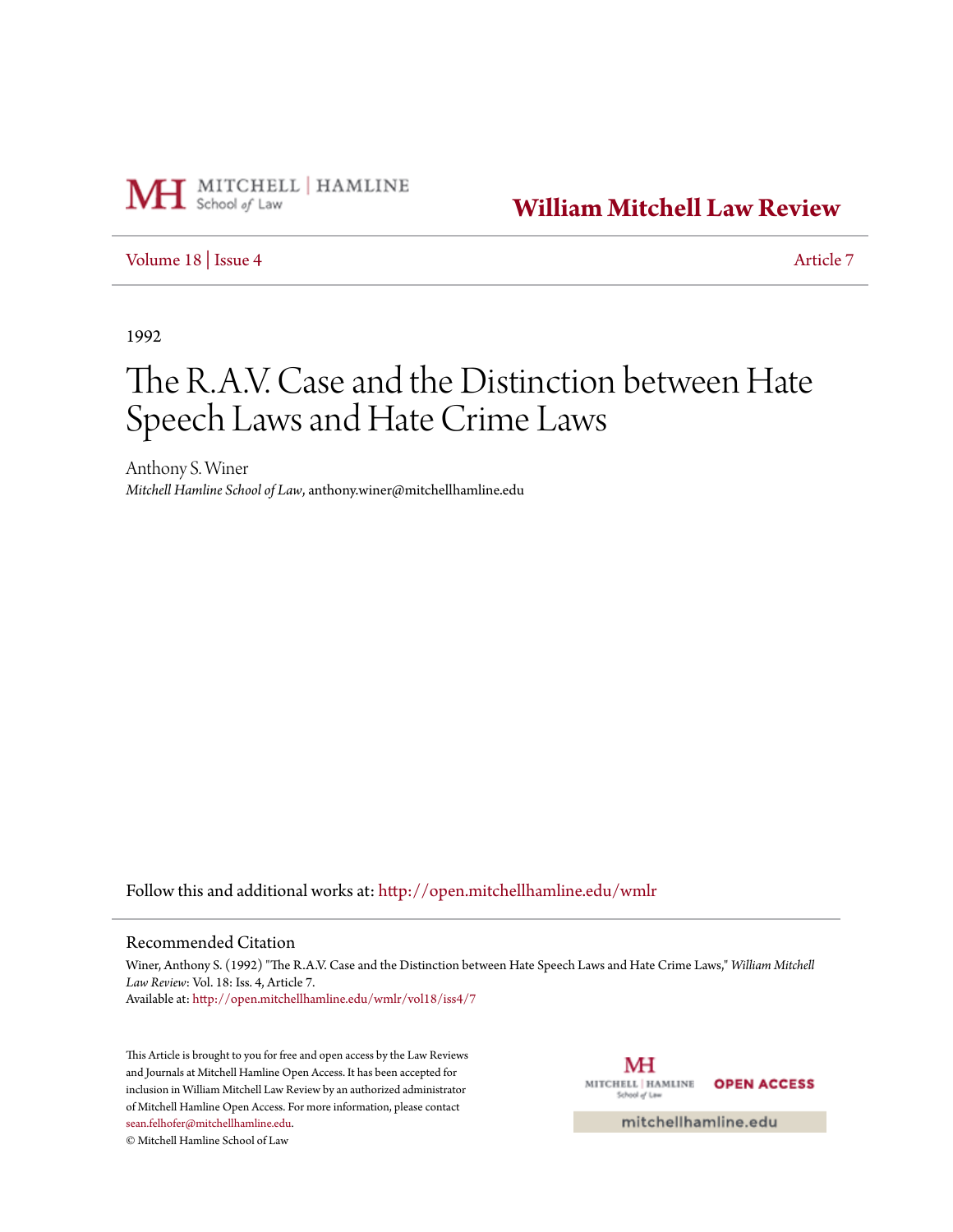## **THE** *R.A. V.* **CASE AND THE DISTINCTION BETWEEN HATE SPEECH LAWS AND HATE CRIME LAWS**

#### **ANTHONY S.** WINERt

Violent attacks against members of minority groups that are motivated by bigotry against those groups appear to have increased in recent years. Political commentators and other participants in public discourse, including some of the contributors to this Symposium, have noted this apparent trend. It is difficult to know whether the apparent increase is due to a greater number of attacks or to improved reporting and heightened awareness. However, there is a common perception that the number of such attacks is unacceptably high.

It should be emphasized that these attacks against minorities are often violent, resulting in physical injury or substantial property damage. Although it may seem that verbal abuse of minorities is also increasing, it is fair to assume that violent attacks against minorities involve injuries of a different and more serious kind than mere verbal abuse.

The apparent increase in such violence has not gone without attempts by lawmakers to reverse the trend. State and local governments and educational institutions have enacted statutes, ordinances and other rules in an effort to address hatemotivated violence. Such enactments are often called "hate crime" laws. I will explain below why I believe this description is not always apt. One such "hate crime" law, adopted at the municipal level, was the St. Paul city ordinance that was overturned in *R.A.V. v. City of St. Paul.*<sup>1</sup>

Civil libertarians and others voicing First Amendment concerns have on occasion objected to these "hate crime" enactments, as indeed they did in connection with the ordinance at issue in the *R.A.V.* case. Such objections are most often stated in terms of the need to protect free speech or expression, and

t Assistant Professor, William Mitchell College of Law. A.B. 1977, University of California, Berkeley; J.D. 1980, University of Chicago; LL.M. 1991, New York University.

<sup>1. 112</sup> S. Ct. 2538 (1992).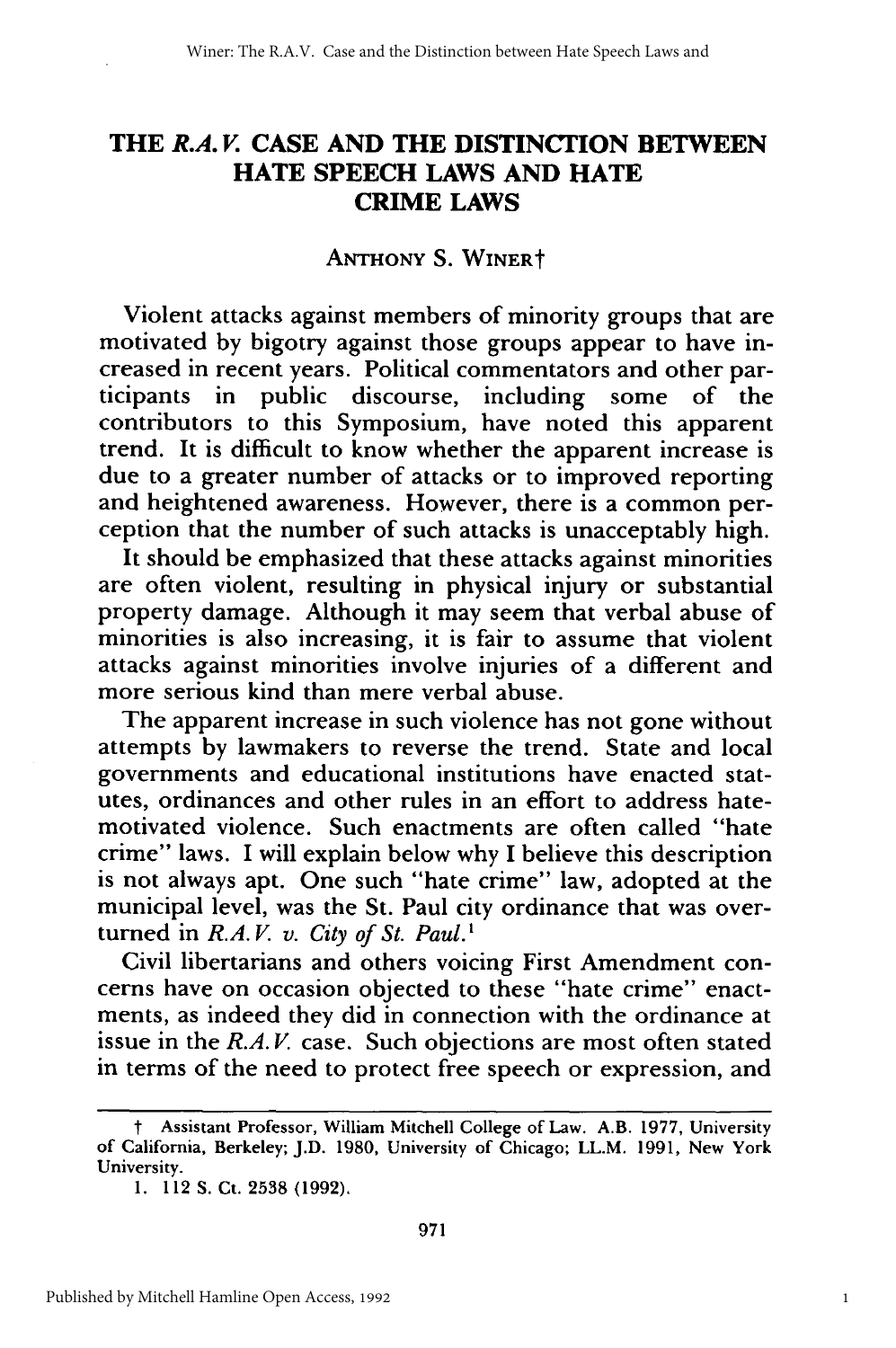972

it was on such grounds that the U.S. Supreme Court invalidated the ordinance involved in the *R.A.V.* case. In that case, however, the Supreme Court did not decide on the constitutionality of all "hate crime" laws.

All of the statutes, ordinances and other regulations adopted in this area can be grouped into two broad classifications. They can be classified either as "hate speech" laws or "hate crime" laws. The ordinance in the *R.A.V.* case was a "hate speech" law and not a "hate crime" law, as I use that phrase, at all. The Supreme Court's opinion in the *R.A.V*. case thus resolves the First Amendment issue only for "hate *speech"* laws, and does not provide a clear indication as to the constitutionality of enactments more aptly considered as "hate *crime"* laws.

## **"HATE SPEECH"** LAWS

"Hate speech" laws are legal restrictions on what people can say to one another, either verbally, in writing or through expressive conduct. As noted above, one example of a hate speech law was the St. Paul city ordinance invalidated by the Supreme Court in *R.A.V.* The ordinance, in pertinent part, read:

Whoever places on public or private property a symbol, object, appellation, characterization or graffiti, including but not limited to, a burning cross or Nazi swastika, which one knows or has reason to know arouses anger, alarm or resentment in others on the basis of race, color, creed, religion, or gender commits disorderly conduct and shall be guilty of a misdemeanor.<sup>2</sup>

The St. Paul ordinance was a hate speech law because it could be violated merely by expressive conduct. The specific examples it provided, a burning cross or Nazi swastika, often are associated with violent acts as well as expressive conduct. However, these were merely non-exclusive examples in the ordinance. The ordinance *could* also have applied to the placement on public or private property of "any symbol [or] characterization **...** which one **...** has reason to know arouses anger, alarm or resentment in others" on any of the prohibited bases.

Indeed, the essential feature of the ordinance was that it addressed itself to the placement of a symbol, object or charac-

<sup>2.</sup> **ST. PAUL, MINN., LEG. CODE** § **292.02 (1990).**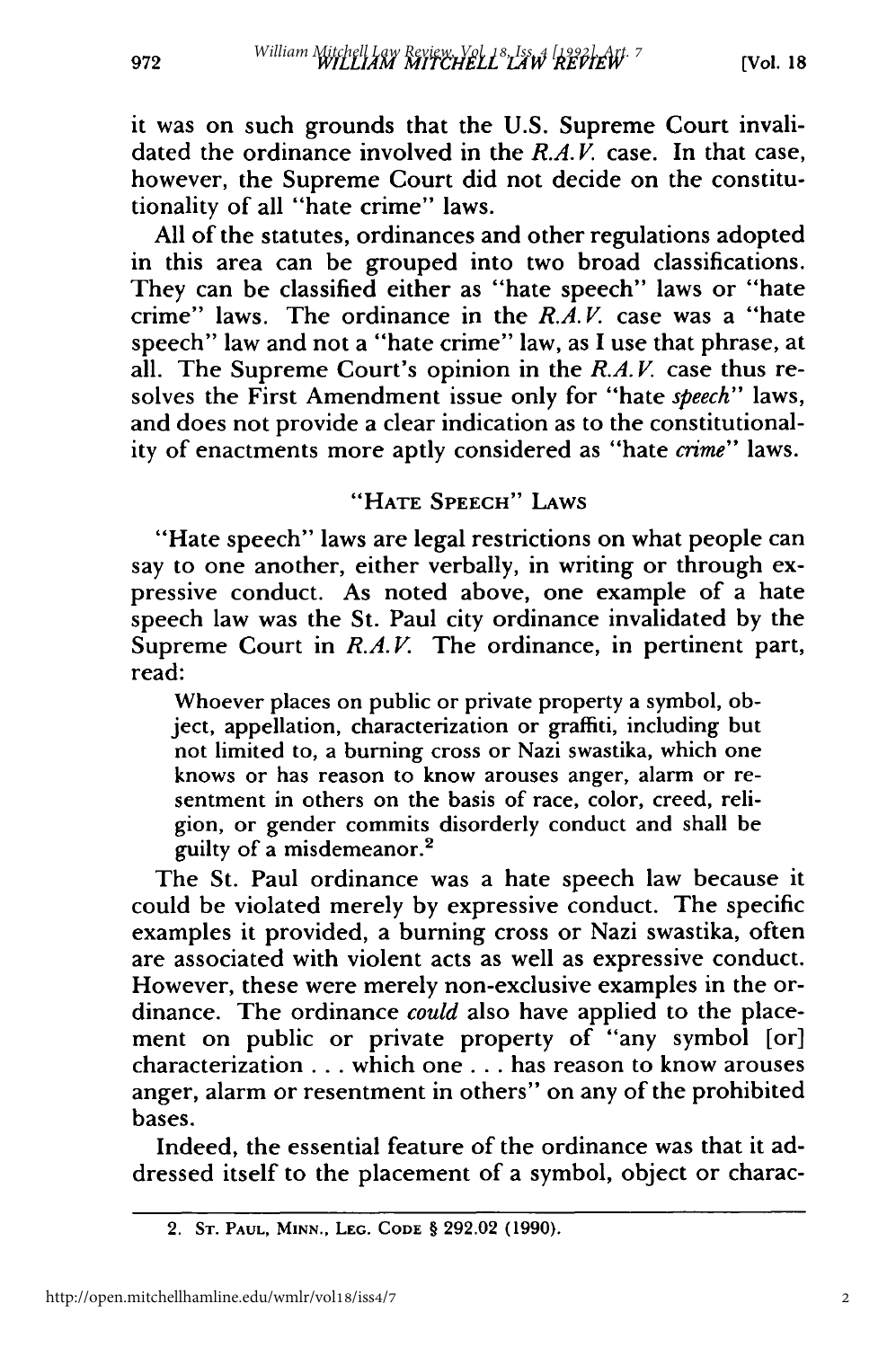terization on property. It did not apply solely to the placement of such symbols on the property of others, nor did it apply solely when the placement of such symbols was accompanied by violence or the violation of the property rights of others. Instead, it was directed to *"any* placement" of a symbol or appellation on *any* property; an inherently communicative act.

Thus, the St. Paul ordinance conceivably could have been used to prohibit a homeowner from placing on her own property, for example, certain kinds of posters or political placards arguing in favor of gay rights, or (as has been noted elsewhere) $3$  arguing for or against legal abortions. Such messages might well cause "anger, alarm or resentment" in certain "others" on the "basis" of "religion" or "gender." Yet it should be fairly clear that free expression on such issues, certainly to the extent of placing signs on one's own property, should be constitutionally protected.

The Minnesota Supreme Court's interpretation<sup>4</sup> of the St. Paul ordinance did not alter its character as a hate speech law. The Minnesota court construed the ordinance narrowly, in an attempt to save the ordinance (in the court's view) from overbreadth. According to this interpretation, the ordinance was meant to restrict only those kinds of speech that are outside the protection of the First Amendment under the U.S. Supreme Court's holdings in *Chaplinsky5* and *Brandenburg.6* Whether or not such a narrowing construction was justified, it still left the ordinance as one that addressed itself purely to the phenomenon of communication. The communication addressed may or may not have been protected by the First Amendment, but still speech or expressive conduct was the subject of the ordinance.

University speech codes are another example of legal restrictions that can frequently be categorized as hate speech laws. Although a university does not have general law-making power for the entire populace, its policies can have a legally binding effect for those students, faculty and staff subject to them. Accordingly, to this extent it is justified to refer to university

3

*<sup>3.</sup> E.g.,* Brief for Petitioner at 20, R.A.V. v. City of St. Paul, 112 **S.** Ct. 2538 (1992) (No. 90-7675).

*<sup>4.</sup> See In re* Welfare of R.A.V., 464 N.W.2d 507, 510 (Minn. 1991).

<sup>5.</sup> Chaplinsky v. New Hampshire, 315 U.S. 568 (1942).

<sup>6.</sup> Brandenburg v. Ohio, 395 U.S. 444 (1969).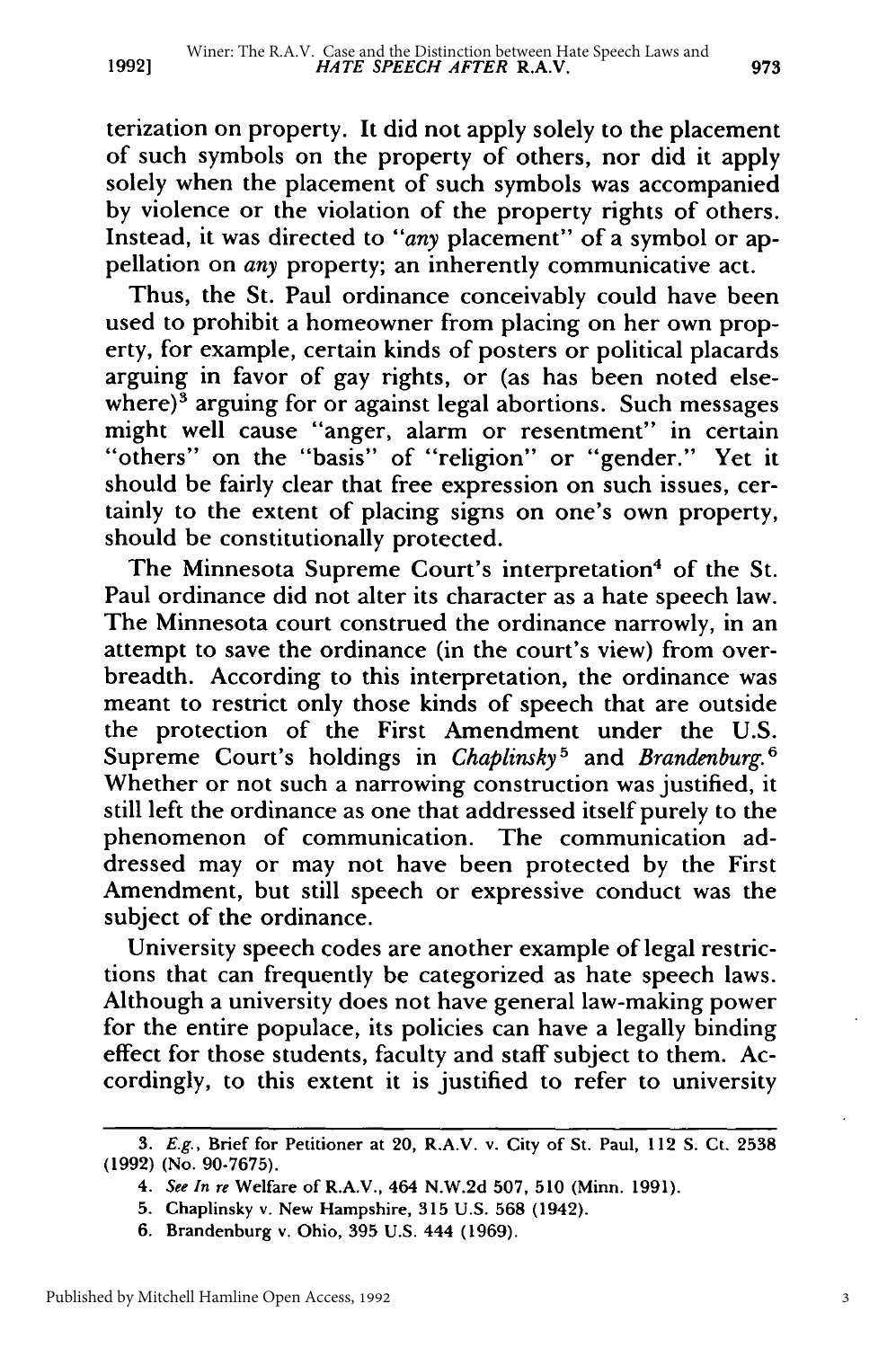974

speech codes as legal rules and, when appropriate, hate speech laws.

One representative sample of such codes is the following excerpt from the University of Wisconsin policy, which prohibited, among other things:

racist or discriminatory comments, epithets or other expressive behavior directed at an individual or on separate occasions at different individuals **...** if such comments, epithets [or] other expressive behavior **...**

1) demean the race, sex, religion, color, creed, disability, sexual orientation, national origin, ancestry or age of the individual or individuals, and

2) create an intimidating, hostile or demeaning environment for education, university related work, or other university-authorized activity.7

Again, this restriction is a hate speech law because it is directed to "comments, epithets or other expressive behavior." By its terms, it restricts speech or expressive conduct. Although these kinds of speech or expressive conduct may often be accompanied by violent behavior, the code by its terms does not require violent behavior to take place in order for a violation of the code to occur.

In sum, to determine whether a particular statute, ordinance or other legal restriction is a hate speech law, one may pose the question: "Can this legal restriction be violated solely by engaging in speech or expressive conduct?" If so, then the law is a hate speech law. Of course, some such laws may be phrased so that they can also apply when violent behavior or property rights violations have occurred along with the offending speech. But as long as it is possible to breach the restriction by merely saying something, the restriction can be grouped in the category of hate speech laws.

## "HATE CRIME" LAWS

"Hate crime" laws, as **I** suggest the phrase be used, are structured completely differently from the hate speech laws described above. The focus of hate crime laws is not on restrict-

*<sup>7.</sup> See* Robert W. McGee, Comment, *Hate Speech, Free Speech and the University,* 24 AKRON L. REV. 363, 385 (1990). This provision of the University of Wisconsin policy was declared in violation of the First Amendment. UMW Post, Inc. v. Board of Regents of the Univ. of Wisconsin Sys., 774 F. Supp. 1163, 1177 (E.D. Wis. 1991).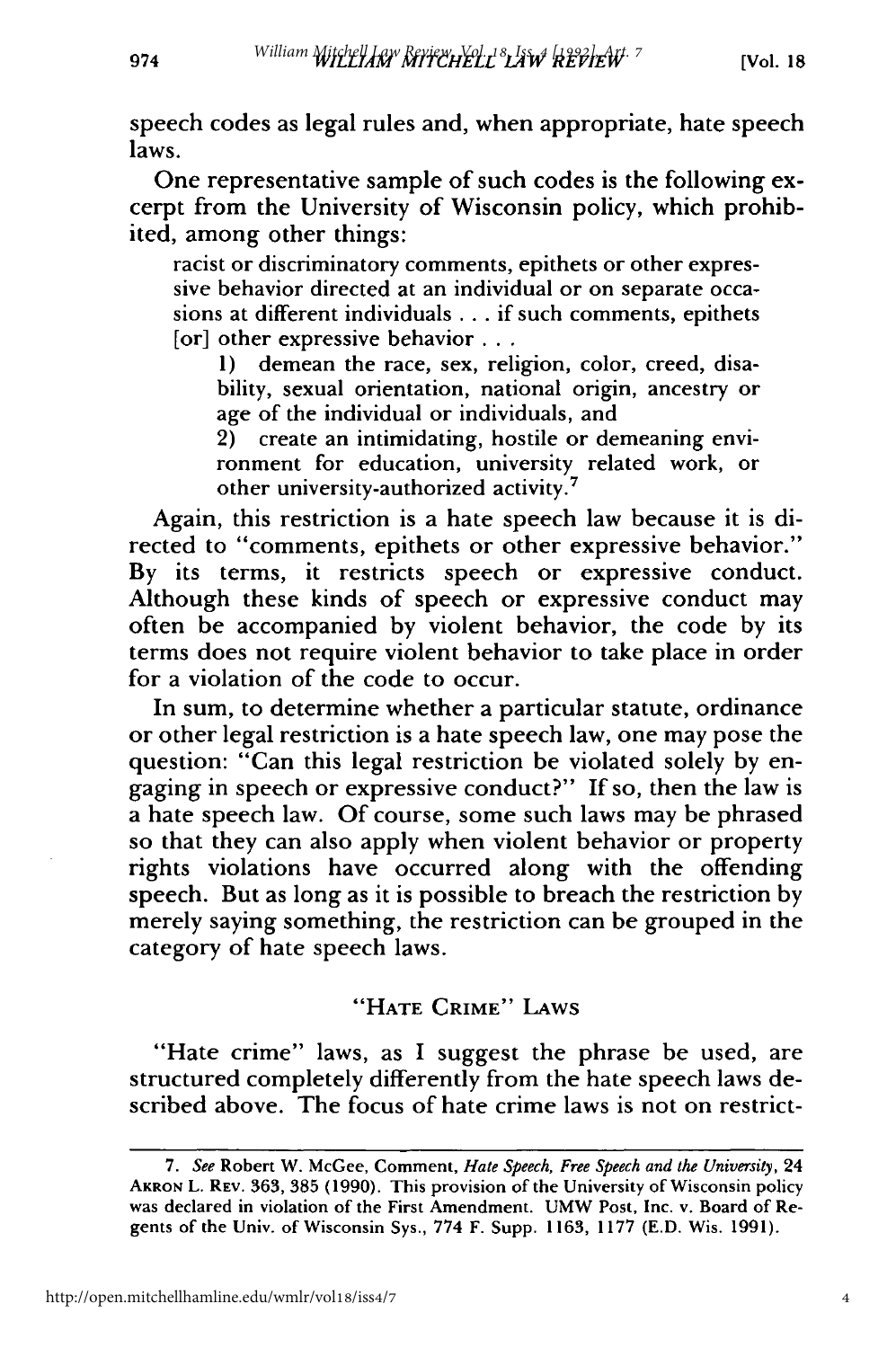ing speech but on the appropriate level of punishment for certain violent behavior.

A hate crime law, so construed, generally applies only to situations in which a violent crime, such as assault, battery, murder or arson, has already occurred and been proven. It would customarily provide that if the perpetrator committed the crime because of, for example, the race, religion, ethnicity, or sexual orientation of the victim, then that crime is classified as a "hate crime." As a result of the crime being so classified, the hate crime law increases the perpetrator's sentence by, say, six months to a year, or by a greater amount for more serious crimes.

Sometimes laws of this type are referred to as "sentence enhancement" or as "sentence augmentation" laws, rather than as "hate crime" laws, the phrase I have chosen. I believe these phrases are inadequate because criminal punishment does not always involve a prison sentence. On the other hand, a broader phrase such as "punishment enhancement" or "punishment augmentation" is also imprecise because many criminal statutes, such as police protection statutes, that provide for enhanced or augmented punishments in various circumstances are not rooted in precisely the same policy concerns as hate crime laws. Accordingly, I believe the phrase "hate crime" law is most appropriate.

Note that these hate crime laws apply only if a criminal prohibition of violent conduct has already been demonstrably violated. In order for a prosecution under the hate crime law to occur, the perpetrator must have committed a violent criminal act, such as assault, battery, murder or arson. It is not possible to violate a hate crime law, of the type described here, merely by saying something, writing something, or engaging in purely expressive behavior-a violent criminal act must have first occurred. This is the principal distinction between these kinds of laws and hate speech laws.

Many states have enacted statutes that can be broadly grouped into the category of hate crime laws as characterized here.<sup>8</sup> An example is the Vermont "Hate Motivated Crimes" statute:

A person who commits, causes to be committed or attempts

<sup>8.</sup> Twenty-nine states have enacted hate crime laws, as I employ that term, as of this writing.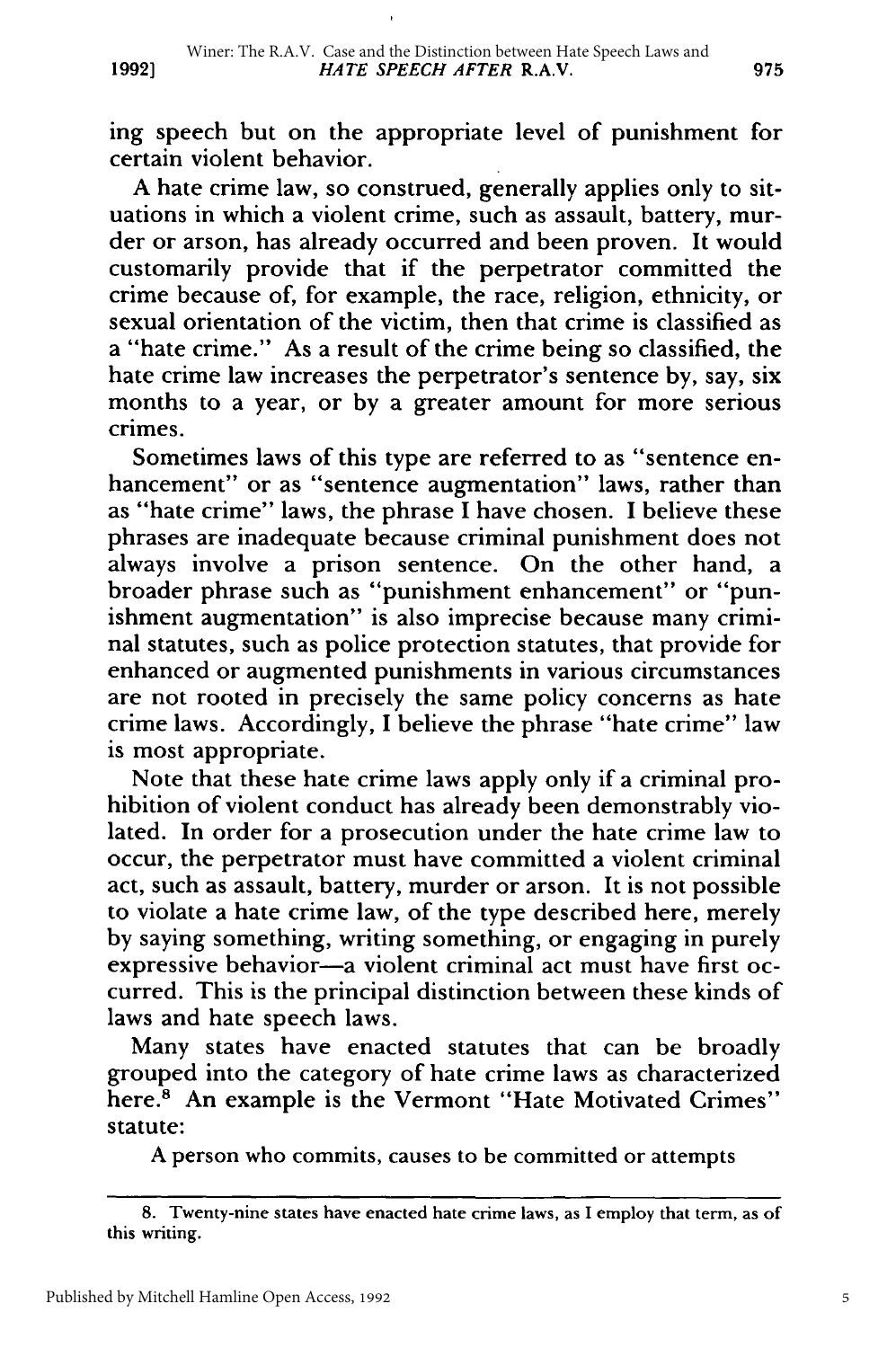976

to commit any crime and whose conduct is maliciously motivated by the victim's actual or perceived race, color, religion, national origin, sex, ancestry, age, service in the armed forces of the United States, handicap .... or sexual orientation shall be subject to the following penalties:

(1) If the maximum penalty for the underlying crime is one year or less, the penalty for a violation of this section shall be imprisonment for not more than two years or a fine of not more than \$2,000, or both.

(2) If the maximum penalty for the underlying crime is more than one year but less than five years, the penalty for a violation of this section shall be imprisonment for not more than five years or a fine of not more than \$10,000, or both.

**(3)** If the maximum penalty for the underlying crime is five years or more, the penalty for the underlying crime shall apply; however, the court shall consider the motivation of the defendant as a factor in sentencing. <sup>9</sup>

The distinction drawn in this essay between hate speech laws and hate crime laws is evident in comparing this Vermont statute and the St. Paul city ordinance quoted earlier. The St. Paul ordinance could (even as interpreted by the State supreme court) be violated simply by expressing a controversial viewpoint through the placement of a sign or poster on one's own property. The Vermont statute can only be violated if first an underlying crime has been committed.

## **HATE CRIME** LAws v. **HATE SPEECH** LAws

Because hate speech laws **by** their terms address communication, they directly implicate First Amendment concerns. Arguments can be made asserting that hate speech laws are facially invalid under the First Amendment because they impermissibly prohibit acts of speech on the basis of content. **Al**ternatively, hate speech laws can be attacked as overbroad, since some such laws may be worded broadly enough to prohibit protected forms of speech as well as harmful speech acts deserving less protection under the First Amendment.

Indeed, both these approaches were evident in the Supreme Court's invalidation of the hate speech ordinance involved in *R.A.V.* Justice Scalia's majority opinion stated that the St. Paul ordinance was "facially unconstitutional" because it imposed

**<sup>9.</sup> VT. STAT. ANN.** tit. **13, § 1455 (1991).**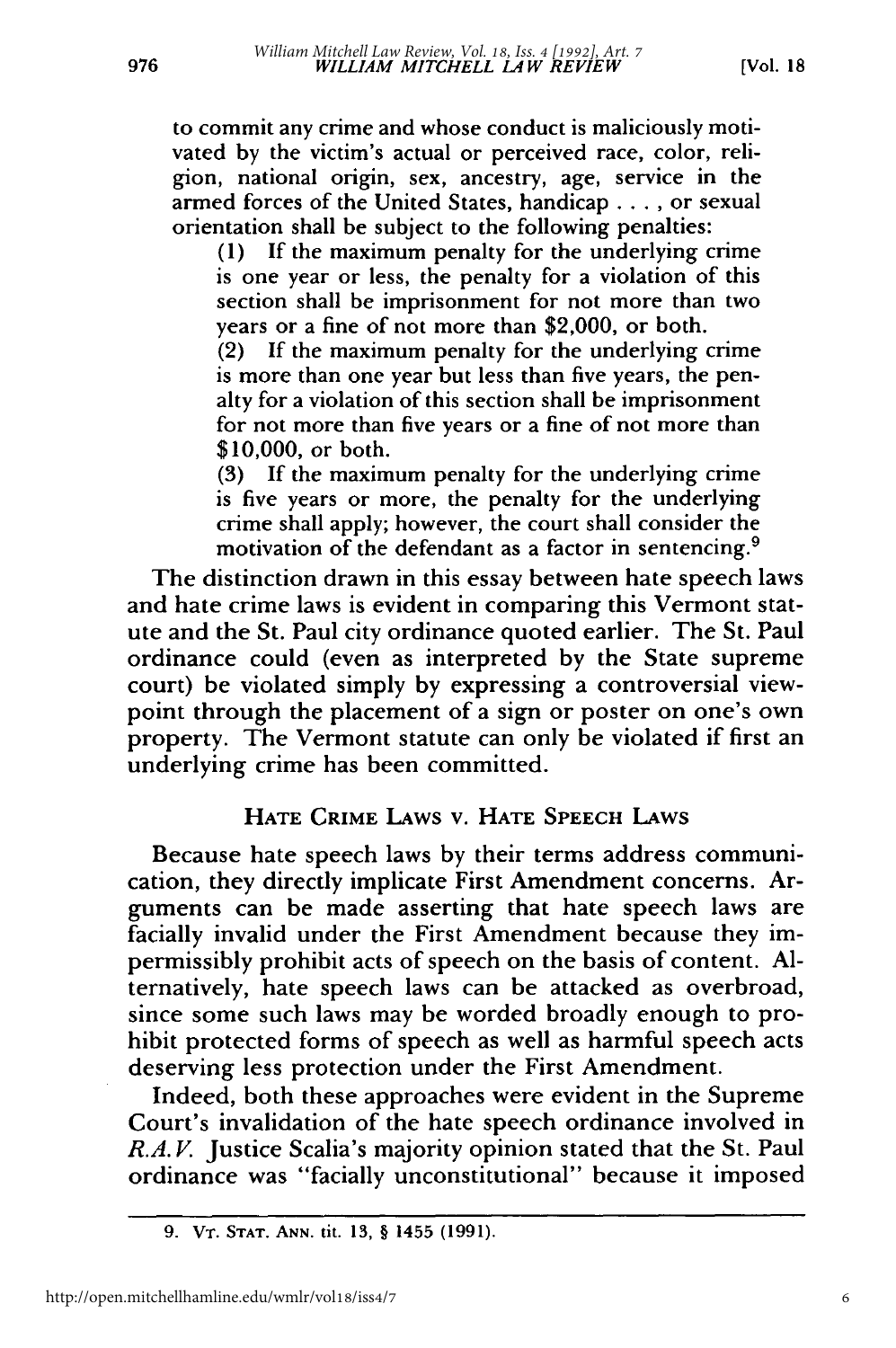"special prohibitions on those speakers who express views on disfavored subjects" and was not narrowly tailored to serve compelling state interests.<sup>10</sup> The basis for Justice White's concurring opinion, on the other hand, did not focus on contentneutrality or compelling state interests. Rather, Justice White disapproved the St. Paul ordinance on overbreadth grounds.<sup>11</sup>

One does not need to address the merits of either of these positions to observe that they both relate to the St. Paul ordinance as a hate speech law, which by its terms prohibits certain forms of speech *as speech.* Hate crime laws are not directed facially at speech in the same way that hate speech laws are. Indeed, one can violate a hate crime law without *saying* anything.

None of the Supreme Court opinions in *R.A. V,* including Justice Scalia's majority opinion, provides an unambiguous indicator of the constitutionality of hate *crime* laws, as opposed to hate *speech* laws, although certain statements in the majority opinion could be used to distinguish the two kinds of laws. $12$ However, as noted earlier in this essay, it seems fairly obvious in our Anglo-American legal tradition that the type of injury inflicted by violent attacks on persons or property is of a different and more serious type than that inflicted by mere offensive speech. Accordingly, the courts might well be justified in allowing less constitutional protection for the expressive element of a hate crime than for the expressive element of hate speech. Under this view, many hate *crime* laws would still survive constitutional scrutiny, notwithstanding the invalidation of hate *speech* laws under *R.A. V.*

One can argue against this view, and insist that even hate crime statutes are invalid under the First Amendment.<sup>13</sup> Such

13. Various state courts have begun to address this issue. Two state supreme courts have decided, since the issuance of the Supreme Court's *R.A. V.* opinion, that their state hate crime statutes are unconstitutional, although neither decision treats the *R.A. V* holding as determinative of the hate crime issue. State v. Mitchell, 485 N.W.2d 807 (Wis. 1992), *cert. granted,* 61 U.S.L.W. 3435 (U.S. Dec. 14, 1992); State v.

<sup>10.</sup> R.A.V. v. City of St. Paul, 112 S. Ct. 2538, 2557 (1992).

*<sup>11.</sup> Id.* at 2550.

<sup>12.</sup> Justice Scalia suggested in the majority opinion that a statutory prohibition of fighting words "that are directed at certain persons or groups" would be *"facially* valid if it met the requirements of the Equal Protection Clause." *Id.* at 2548. He also suggested that a statutory prohibition of only those fighting words "that communicate ideas in a threatening (as opposed to a merely obnoxious) manner" might be analyzed differently than the St. Paul ordinance at issue in the *R.A. V* case. *Id.* at 2549.